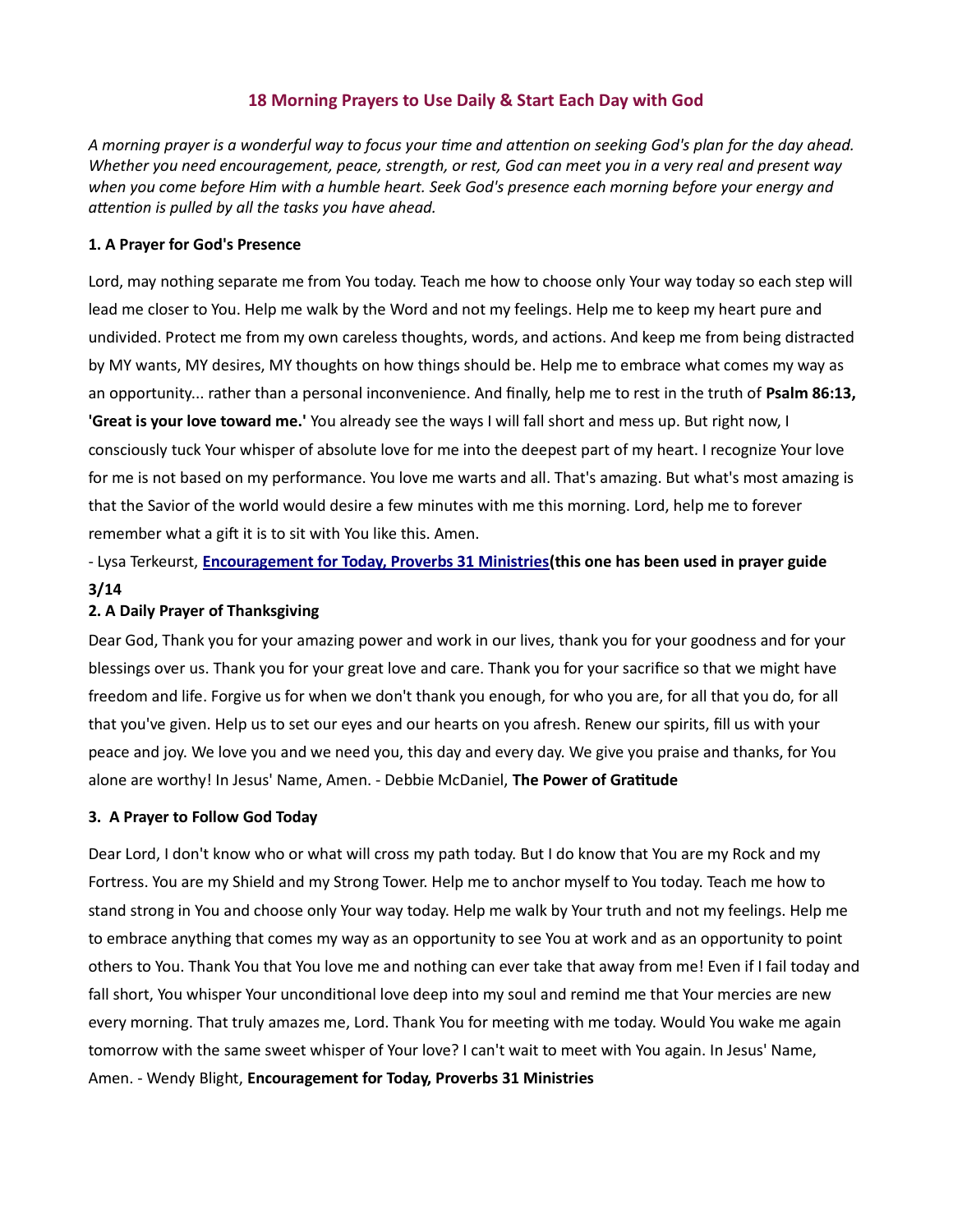# 4. A Prayer for Strength

Lord, I am weary and don't know when this "race" will end in my life. I feel like I've been running forever, trying to outrun this trial. Help me to stop trying to outrun my pain but rather run with endurance the race you have set before me. I know that because of you I am ultimately a victor over the trials in my life. I know that nothing in this world can separate me from your steadfast love. Please give me a measure of your love today; give me the strength to endure this trial. Thank you for your love for me that never ends! And thank you for the crown of joy that awaits me forever in your Kingdom! - Adrian Rogers, Love Worth Finding

## 5. A Prayer for Courage

Lord, grant me tenacious winsome courage as I go through this day. When I am tempted to give up, help me to keep going. Grant me a cheerful spirit when things don't go my way. And give me courage to do whatever needs to be done. In Jesus' name, Amen.

## - Dr. Ray Pritchard

# "For God did not give us a spirit of timidity, but a spirit of power, of love and self-discipline." 2 Timothy 1:7 6. A Daily Prayer of Rejoice

Father, thank you for intervening in my life and allowing me to have a personal relationship with you. Thank you for your love for me today and forever. Thank you for the blessings you've given me and my family. Help us use those blessings to bless others. May I live a life of true joy as I see you at work around me today! In Jesus'

## name. Amen. - Ron Moore

# 7. A Prayer for Guidance from the Holy Spirit

Lord, I pray you would move the Spirit more boldly in my life. I know that any sin can grieve and diminish the voice of the Spirit, and I pray against the temptation to sin. Help me crave your presence more than I crave sin. Help me grow in the fruit of the Spirit and so walk closer with Yourself. I pray for guidance from your Spirit- let your will and promises always be a meditation of my heart. In Jesus' Name, Amen. - Kenny Luck, Every Man

# **Ministry Devotional** 8. A Prayer for God's Grace Daily

Lord, thank you for your abundant, abounding grace. Thank you that we don't have to earn a drop of the mighty river of grace that flows freely for us today. Thank you for the unexpected, unmerited favor you've showered on my life. Help me put myself in the path of your love and grace. Help me not neglect the disciplines I need to meet with you regularly and to drink from the water of life. Thank you for your rich love. Amen. - David Mathis

#### 9. A Prayer to Love the Life You Have

God, help me love the life I live right now. Show me the good things I often overlook and help me be content with what I have. Forgive me when I compare myself to others, forgive me for longing for things outside of you and your kingdom. Thank you for loving me right where I am, right as I am. Help me keep my eyes on you. In Jesus' Name, Amen. - Nicki Koziarz, Encouragement for Today, Proverbs 31 Ministries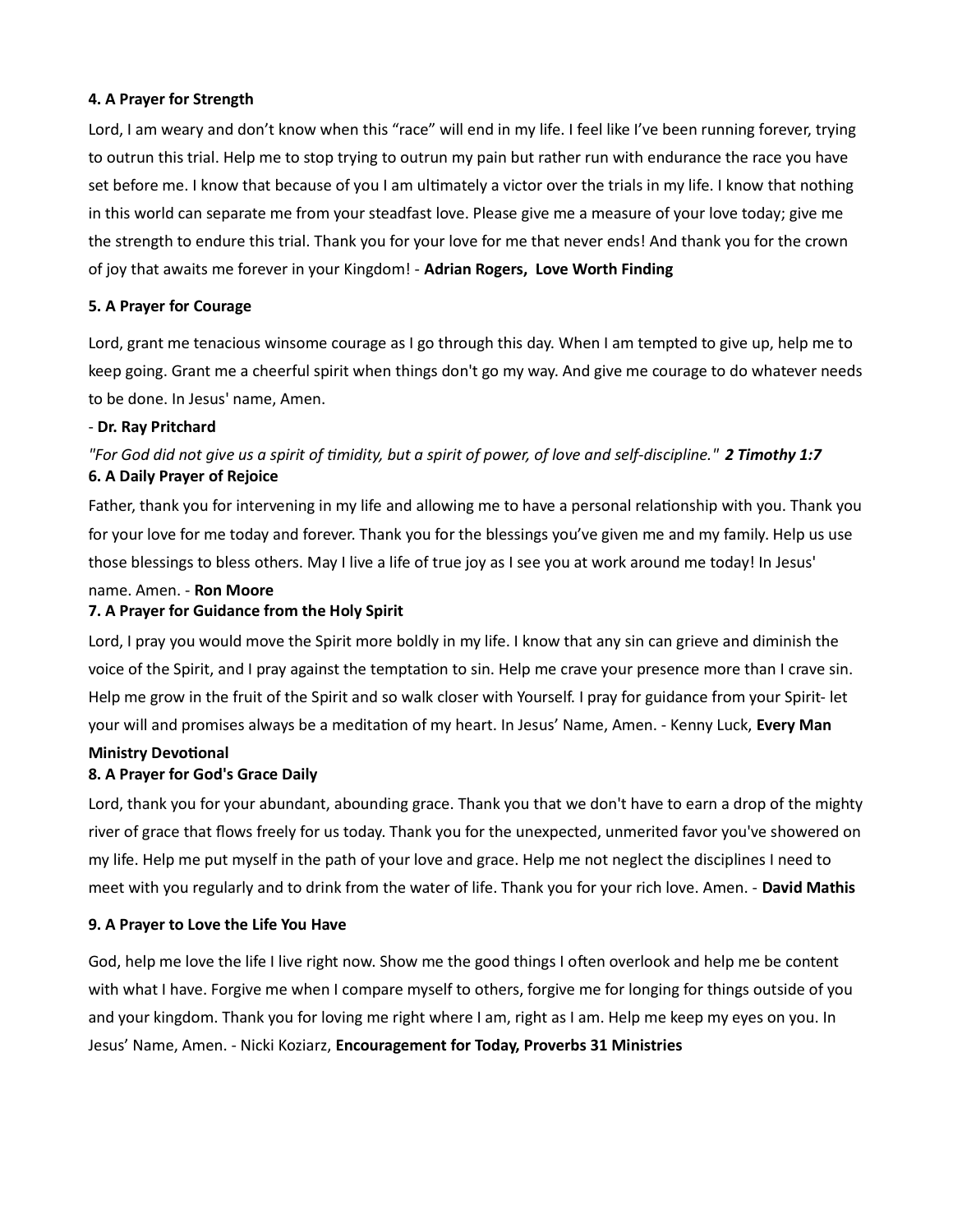# 10. A Prayer for a Heavy Heart

Father, my heart is heavy. I feel like I have to carry the burden alone. Words like overwhelmed, distraught, exhausted seem to describe where I am. I am not sure how to let you carry my heavy load, so please show me how. Take it from me. Let me rest and be refreshed so that my heart won't be so heavy in the morning. In Jesus' name. Amen. - Ron Moore

"Do not be anxious about anything, but in everything, by prayer and petition, with thanksgiving, present your requests to God. And the peace of God which transcends all understanding, will guard your hearts and your

# mind in Christ Jesus." Philippians 4:6-7

# 11.A Morning Prayer for God's Guidance

Dear Lord, help me remember what a difference it makes when I make time with You a priority in my morning. Awaken me in body and spirit each day with a desire to meet with You and to hear You speak words of affirmation, assurance and wisdom over my heart as I prepare to go into my day. In Jesus' Name, Amen. - Traci

# Miles, Encouragement for Today, Proverbs 31 Ministries

"If any of your lacks wisdom, he should ask God, who gives generously to all without finding fault, and it will be given to him." James 1:5

# 12. A Simple Morning Prayer

God, please enlighten my mind with truth, inflame my heart with love, inspire my will with courage, enrich my life with service. Pardon what I have been, sanctify what I am, and order what I shall be. Amen - Author Unknown

# 13. The Prayer of Jabez

"Jabez cried out to the God of Israel, 'Oh, that You would bless me and enlarge my territory! Let Your hand be with me, and keep me from harm so that I will be free from pain." 1 Chronicles 4:10

# 14. The Difference Today

I got up early one morning And rushed right into the day; I had so much to accomplish That I didn't have time to pray. Problems just tumbled about me, And heavier came each task; 'Why doesn't God help me?' I wondered. He answered, 'You didn't ask.' I wanted to see joy and beauty But the day toiled on gray and bleak I wondered why God didn't show me He said, 'But you didn't seek', I tried to come into God's presence;